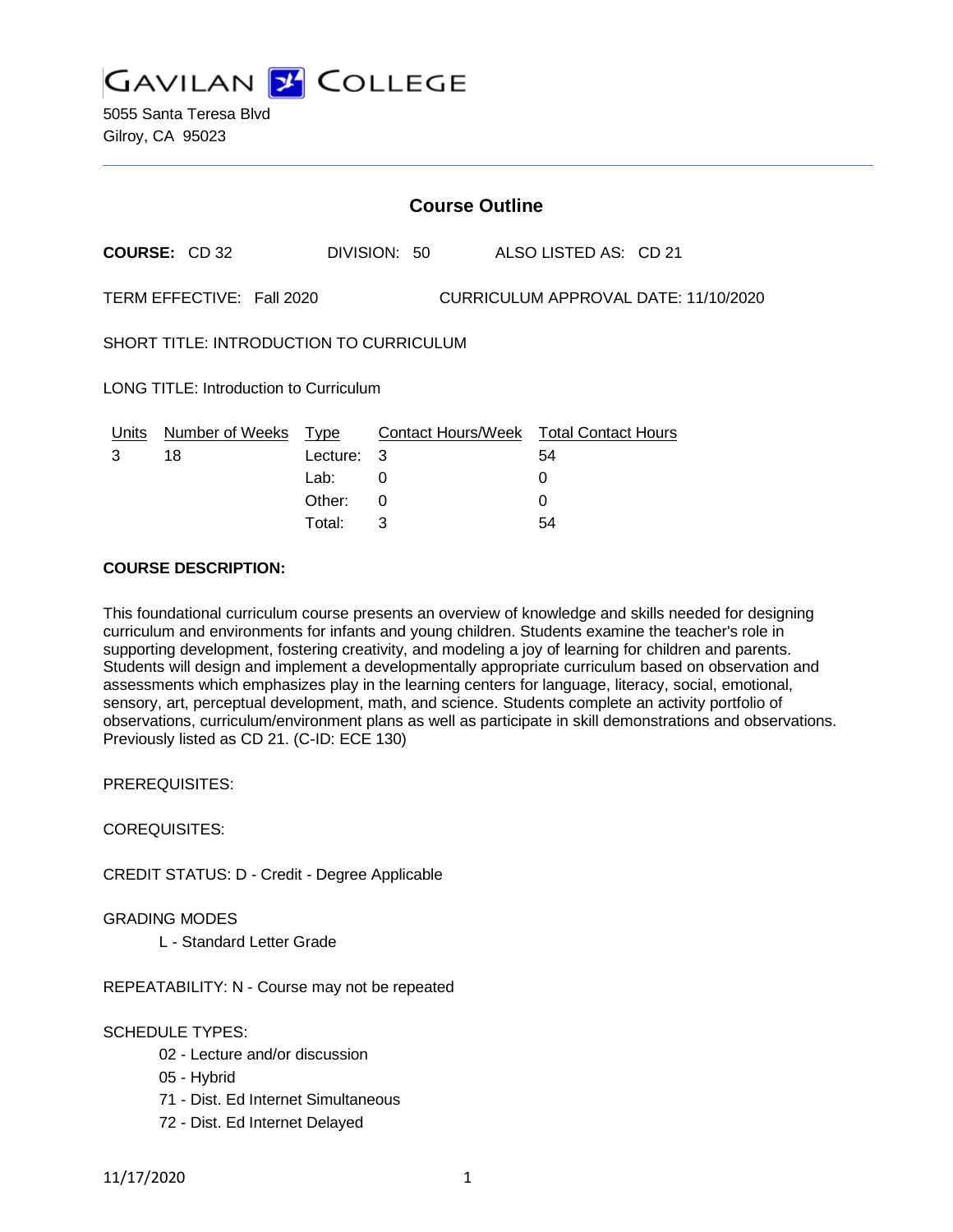### **STUDENT LEARNING OUTCOMES:**

By the end of this course, a student should:

1. Recognize and apply developmentally appropriate principles/ strategies in supervised settings to positively influence all young children's development and acquisition of knowledge and skills.

2. Evaluate the teacher's role in providing intentional and best practices in early childhood programs for all young children.

3. Compare and contrast various early childhood environment designs that support all children's cognitive, language, creative, physical, and social/emotional development.

4. Design and implement play-based curriculum based on (a) observation and assessment, (b) developmental, inclusive, and anti-bias principles, and (c) in collaboration with families to support play and learning to support all children.

5. Identify and analyze theoretical and program implications for curriculum models, approaches, environments, and standards for early learning including indicators of quality..

### **CONTENT, STUDENT PERFORMANCE OBJECTIVES, OUT-OF-CLASS ASSIGNMENTS**

Curriculum Approval Date: 11/10/2020

3 Hours

Student Performance Objectives: Recognize and apply developmentally appropriate principles/ strategies in supervised settings to positively

influence all young children's development and acquisition of knowledge and skills. Describe developmentally appropriate principles and strategies. Compare and contrast various early childhood

environment designs that support all children's cognitive, language, creative, physical, and social/emotional development. Evaluate the teachers? role in providing intentional and best practices in

early childhood programs for all young children. Recognize and apply developmentally appropriate principles/ strategies in supervised settings to positively influence all young children's development and acquisition of knowledge and skills.

Learning Activities: Developmentally Appropriate Practice (DAP) video and discussion (NAEYC.org) about NAEYC, DAP, the early childhood theorist and the role of

the teacher in a DAP classroom. Assessing curriculum to meet state and other accrediting standards. Strategies for developing a relationship and including families in their child's

development

3 Hours

.

Student Performance Objective: Restate strategies to support young children's acquisition of knowledge and skills across all developmental domains.

Learning Activities: Class discussion based on developmentally appropriate practice in the domains of physical, language, cognition, social,

and emotional development. Program models and approaches (Reggio, Montessori, High Scope, Creative Curriculum, Waldorf, Bank Street, etc.)

3 Hours

Student Performance Objective: Identify the key roles of the teacher in the cycle of observation,

assessment, planning, set-up, instruction, and elaboration of curriculum.

Learning Activities: Discussion and practice using checklists, running records, and time sampling observations. Share

observations in licensed programs for young children.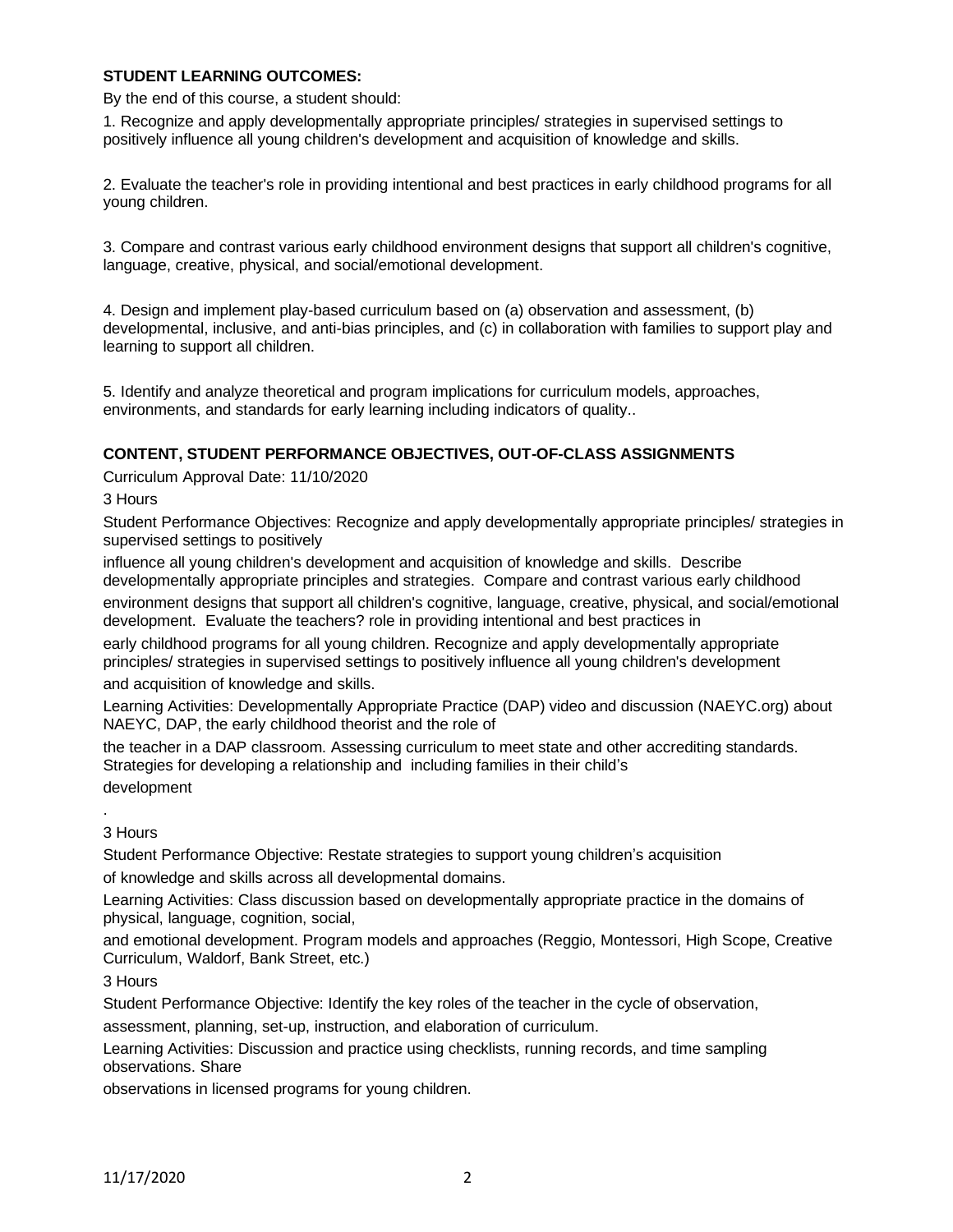# 6 Hours

Student Performance

Objective: Discuss the role of curriculum in supporting socialization, self-regulation and self-help skills for all children.

Learning Activities: Lead students in various DAP activities in math,

science, art, and literacy. For each activity, discuss opportunities for developing socialization, regulation, and self-help skills. Suggest modifications of each activity to meet children's varying

needs.

3 Hours

Student Performance Objective: Identify key ways in which the environment functions as an essential component of curriculum.

(Infant/toddler and preschool)

Learning Activities: Discuss the Gavilan CDC environment. Describe the components of an effective learning environment. Discuss how the environment affects children's

behavior. Describe each learning center, both inside and out. With a partner, make suggestions for increased opportunities to support all areas of development (social, emotional, cognition,

literacy, physical, regulation, and self-help).

5 Hours

Student Performance Objective: Define how the environment and materials can be modified for inclusion of children with special needs.

Learning

Activities: Presentation by an inclusion specialist or other paraprofessional working in inclusion to discuss the elements of inclusive environments. Students select two DAP materials and adapt them

to support the needs of a child with disabilities.

12 Hours

Student Performance Objective: Define major areas of content learning for young children and discuss safety, activities,

materials, daily schedules, routines and approaches which most effectively support that learning in an early childhood classroom accessible to all children.

Learning Activities: Classroom discussions

on effective supports that make materials and activities in all domains accessible to all children (i.e., diverse learning styles, motivations, interests and abilities).

12 Hours

.

Student Performance Objectives: Design and implement play-based curriculum

based on (a) observation and assessment, (b) developmental, inclusive, and anti-bias principles, and (c) in collaboration with families to support play and learning to support all children. Identify

theoretical and program model implications for curriculum. Analyze activity plans with regard to theory and program model foundations. Demonstrate through written curriculum plans, familiarity with

appropriate materials, equipment and teaching approaches that support optimum learning and development for all young children.

5 Hours

Student Performance Objective: Assess and evaluate own curriculum plans for level of affirmation and respect for cultural, linguistic, ethnic,

ability, economic class and gender diversity.

Learning Activities: Video and discussion on multiculturalism and why all learning materials and activities should reflect cultural

competence.

2 Hours

Final Exam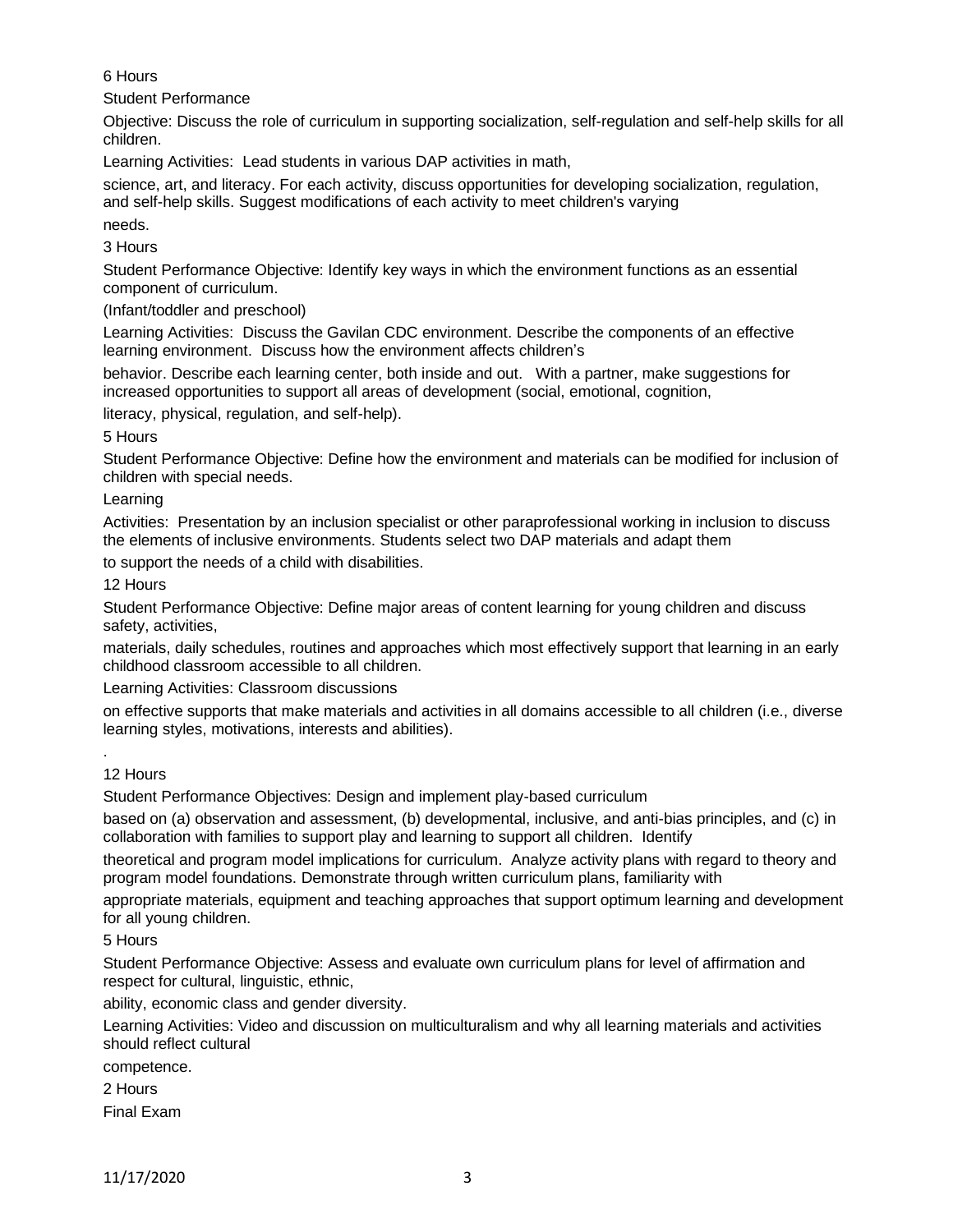# **METHODS OF INSTRUCTION:**

Lecture, demonstration, group discussion, video, hands-on activities, classroom observations.

### **OUT OF CLASS ASSIGNMENTS:**

Required Outside Hours: 30 Assignment Description: Observe a child in a licensed early childhood program following the guidelines presented in the class. Use this observation information to create a curriculum portfolio for the child. Develop a child's portfolio. Required Outside Hours: 78 Assignment Description: Research, readings, licensing reviews

### **METHODS OF EVALUATION:**

Writing assignments Percent of total grade: 50.00 % Percent range of total grade: 50 % to 60 % Written Homework Term or Other Papers Objective examinations Percent of total grade: 10.00 % Percent range of total grade: 10 % to 15 % Multiple Choice True/False Matching Items Completion Other: short essay Problem-solving assignments Percent of total grade: 10.00 % Percent range of total grade: 10 % to 15 % n/a Other: Activity demonstrations Skill demonstrations Percent of total grade: 30.00 % Evaluation Percent: 20-30% Class demonstrations Observations, documentation panels, development of a child's growth portfolio and curriculum plan

### **REPRESENTATIVE TEXTBOOKS:**

Bredekamp & Copple. Developmentally Appropriate Practice in Early Childhood Programs. NAEYC Publications,2009.

ISBN: ISBN: 978-1-928896-64-7

Reading Level of Text, Grade: Reading level of text, Grade: 12 Verified by: Verified by:online Deb Curtis and Margie Carter. Designs for Living and Learning. St. Paul, Minnesota: Redleaf Press,2015. This book describes and gives visualization to implementing a high quality early childhood environment. ISBN: 978-1-60554-372-7

Reading Level of Text, Grade: 12 Verified by: Instructor

Nancy Beaver, Susan Wyatt, Hilda Jackman. Early Education Curriculum. Boston, USA: Cengage,2018. Reading Level of Text, Grade: 12 Verified by: Pat Henrickson, online

# **RECOMMENDED OTHER TEXTS AND MATERIALS:**

The Integrated Nature of Learning California State Department of Education